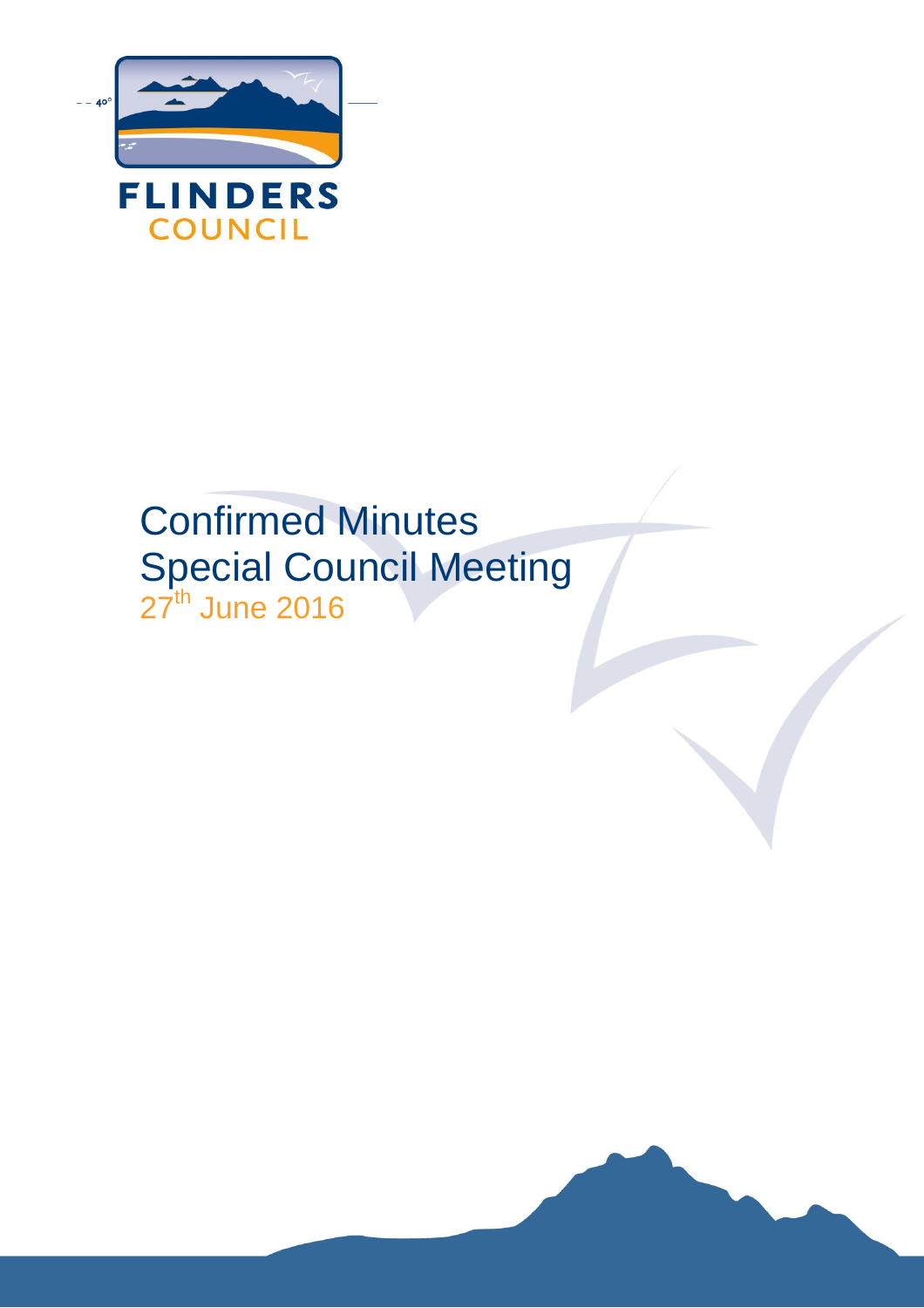# FLINDERS COUNCIL SPECIAL MEETING

# CONFIRMED MINUTES

| DATE:              | Monday 27 <sup>th</sup> June 2016                        |
|--------------------|----------------------------------------------------------|
| <b>VENUE:</b>      | <b>Furneaux Arts and Entertainment Centre, Whitemark</b> |
| <b>COMMENCING:</b> | 1.00pm                                                   |

#### PRESENT

Acting Mayor Marc Cobham Cr Chris Rhodes Cr Peter Rhodes Cr Ken Stockton Cr David Williams Cr Gerald Willis

# APOLOGIES

Mayor Carol Cox

#### STAFF IN ATTENDANCE

Sophie Pitchford - Acting General Manager (1.00 - 1.06pm, 27<sup>th</sup> June) Vicki Warden - Executive Officer (1.00pm, 27<sup>th</sup> June – 4.12pm, 4<sup>th</sup> July)

# DECLARATION OF PECUNIARY INTEREST

Nil

#### LEAVE OF ABSENCE

Nil

140.07.2016 Moved: Cr P Rhodes Seconded: Cr G Willis

That Cr Ken Stockton be appointed as Acting Deputy Mayor for the duration of the current vacancy.

# CARRIED UNANIMOUSLY (6-0)

For: Acting Mayor Marc Cobham, Acting Deputy Mayor Ken Stockton, Cr Chris Rhodes, Cr Peter Rhodes, Cr David Williams and Cr Gerald Willis.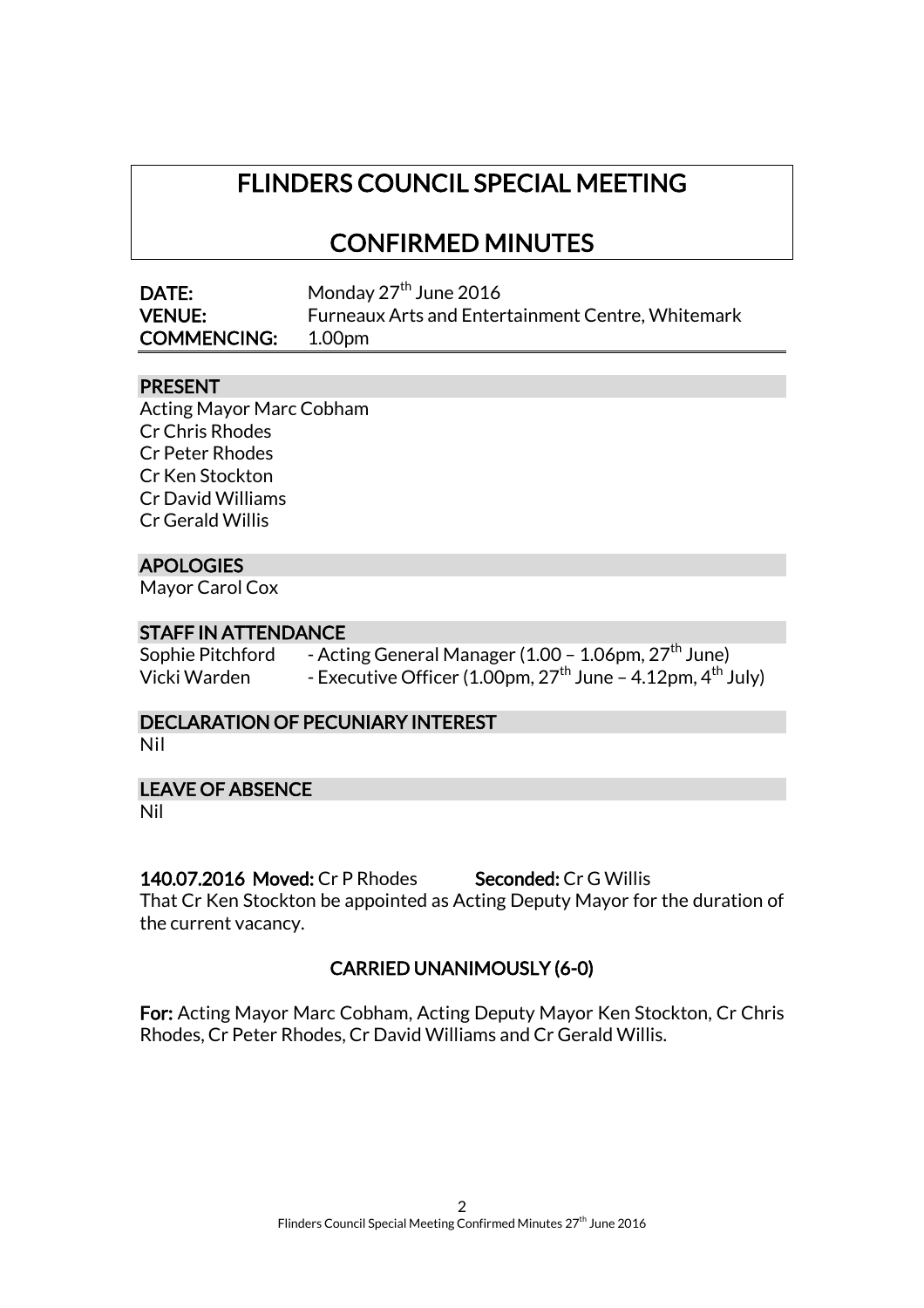### A. CLOSED CLOUNCIL

#### Items A1 & A2: Closed Council Items

| <b>ACTION</b>            | <b>Decision</b>                          |
|--------------------------|------------------------------------------|
| <b>PROPONENT</b>         | Council Officer                          |
| <b>OFFICERS</b>          | Sophie Pitchford, Acting General Manager |
| <b>FILE REFERENCE</b>    | PER/1500                                 |
| <b>ASSOCIATED PAPERS</b> | Nil                                      |

#### PREVIOUS COUNCIL CONSIDERATION:

| 936.11.2014                            |
|----------------------------------------|
| <b>Councillor Workshop</b>             |
| Council Meeting (motion lost)          |
| 40.02.2015                             |
| 131.04.2015                            |
| 183.06.2015, 184.06.2015 & 185.06.2015 |
| 322.11.2015                            |
| 76.04.2016                             |
| 77.04.2016                             |
| 78.04.2016                             |
| 107.05.2016                            |
| 137 06 2016                            |

13<sup>th</sup> November 2014 26<sup>th</sup> November 2014  $22<sup>nd</sup>$  January 2015 19<sup>th</sup> February 2015  $30<sup>th</sup>$  April 2015  $18<sup>th</sup>$  June 2015 24<sup>th</sup> November 2015  $28<sup>th</sup>$  April 2016  $28<sup>th</sup>$  April 2016  $28^{th}$  April 2016  $19<sup>th</sup>$  May 2016  $16<sup>th</sup>$  June 2016

#### REASON FOR CLOSED COUNCIL:

Items A1 and A2 are CONFIDENTIAL in accordance with Section 15(2) (a) of the Local Government (Meeting Procedures) Regulations 2015.

#### VOTING REQUIREMENTS

Absolute Majority

#### OFFICER'S RECOMMENDATION:

That Council move into Closed Council.

#### DECISION:

141.07.2016 Moved: Cr D Williams Seconded: Cr C Rhodes That Council move into Closed Council.

# CARRIED UNANIMOUSLY (6-0)

For: Acting Mayor Marc Cobham, Acting Deputy Mayor Ken Stockton, Cr Chris Rhodes, Cr Peter Rhodes, Cr David Williams and Cr Gerald Willis.

Council moved into Closed Session at 1.06pm.